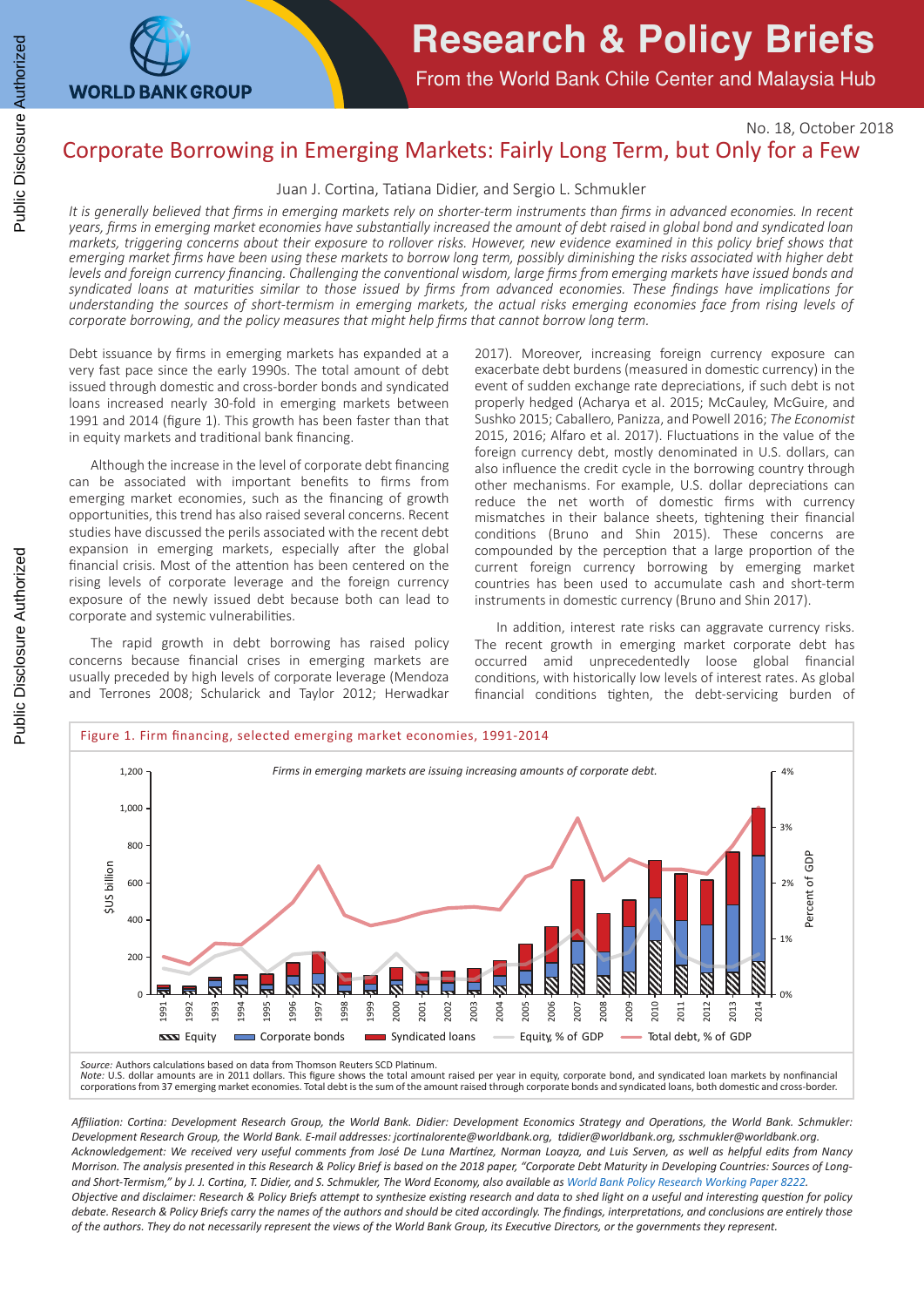

corporate debt contracted at variable rates will increase, as well. This burden could be intensified by local currency depreciations, which are typically associated with rising global interest rates (IMF 2015).

 Less attention has been devoted to the rollover risks associated with the maturity structure of the newly acquired debt. The general perception, rooted in earlier academic research, is that debt raised by emerging market firms is short term. Long-term debt has the obvious advantage of allowing issuing firms to finance large investments that take time to mature and to reduce the rollover risks associated with tighter credit markets (Brunnermeier 2009; Jeanne 2009; Raddatz 2010; Beltratti and Stulz 2012). By contrast, when firms rely on short-term debt, they can experience tighter financial constraints during credit crunches, leading to significant effects in the real economy (Almeida et al. 2011). Although the maturity structure is a risk-sharing outcome between debtors and creditors, much of the policy discussion has focused on the need to understand the extent and causes of "short-termism," as well as on the

possibilities of lengthening debt maturity when firms are exposed to rollover crises (G20 2013; Giovannini et al. 2015; World Bank 2015; Beck 2016).

 Despite the numerous discussions, evidence on the actual maturity of firms' liabilities and where long- and short-term debt originates is still scant. Most of the empirical literature is based on the so-called "short-term" and "long-term debt" (less than and more than one year) gathered from firm-level balance sheet information. These studies find that the ratio of long-term debt (with maturities greater than one year) to total liabilities is typically lower in emerging markets than in advanced economies (see, for example, Demirgüç-Kunt and Maksimovic 1999; Fan, Titman, and Twite 2012).

## New evidence on debt maturity

Contrary to the established view based on balance sheet information, new evidence from transaction-level data shows that the increasing reliance of emerging market firms on debt markets has been associated with long-term maturities, possibly





any given maturity (x-axis).

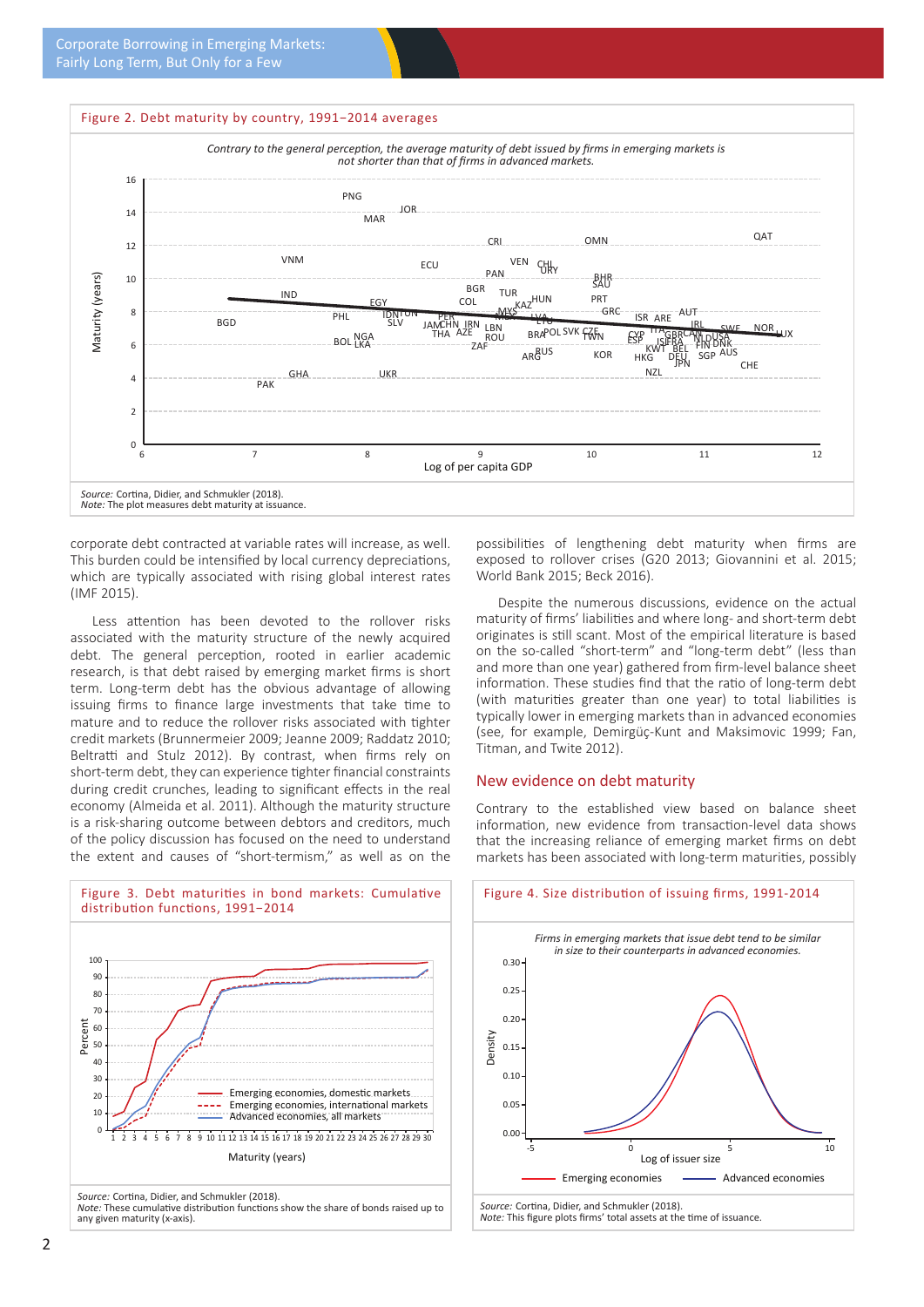diminishing the risks associated with higher debt levels and foreign currency financing (Cortina, Didier, and Schmukler 2018).

 Data on the universe of domestic and international bond and syndicated loan issuances (from Thompson Reuters' SDC Platinum) for the 1991−2014 period show that a select group of nonfinancial sector firms from emerging markets have been raising debt in these markets at maturities slightly longer than those used by firms from advanced economies. The average maturity of debt at issuance is, if anything, shorter in countries with higher GDP per capita and higher private credit-to-GDP ratios (figure 2). The (value) weighted average maturity of the debt issued by firms from emerging economies is 7.3 years, while for advanced economies it is 6.2 years. This new evidence is at odds with the general perception that emerging market firms tend to borrow debt at shorter maturity terms than firms in more advanced economies do.

 This surprising finding masks, however, substantial differences in the composition of debt issued in different credit markets. For instance, emerging market firms issue substantially larger amounts of debt abroad, at significantly longer maturities, than in domestic markets (figure 3). Bond issuances by firms from emerging markets have an average maturity of 9.6 years when issued abroad, contrasting with an average maturity of 6.6 years when issued domestically. Firms from advanced economies issue both domestic and international bonds at maturities similar to those obtained by firms from emerging markets in international markets (that is, about 9 to 10 years).

 But only a select group of large corporations in emerging markets have access to these relatively long-term markets. In fact, the size of the typical firm issuing this type of debt is similar in both emerging and advanced economies (figure 4), even though some studies have shown that emerging market firms are usually smaller (Bento and Restuccia 2017). Zeroing in on small borrowers, among the bottom quantiles of the firm size distribution (FSD) of debt issuers (comprised largely of domestic issuers), emerging market firms are even larger than those from

advanced economies, including when comparing firms within the same industries. Given the dearth of small firms from emerging markets, the smallest borrowers in bond and syndicated loan markets are thus predominantly from advanced economies.

## Reconciling balance sheet and transaction-level evidence

The short-termism in emerging markets' debt observed in firm balance sheet data is partly explained by a lower proportion of firms using bond and syndicated loan financing, which are longer term than other debt instruments.

 To reach this conclusion, this research matched the transaction-level data on bond and syndicated loan issuances with balance sheet information over the 2003–11 period for listed firms from Bureau van Dijk's Orbis dataset (Cortina, Didier, and Schmukler 2018). The analysis then compares the ratio of long-term debt to total liabilities between emerging and advanced economies for all listed firms in the sample, for debt issuers (defined as firms tapping bond or syndicated loan markets at least once during the sample period), and for other firms (those using neither bonds nor syndicated loans during the sample period, but with debt in their balance sheets from other sources). In other words, the analysis distinguishes between firms obtaining financing from bond and syndicated loan markets and firms relying only on other debt sources.

 When considering the universe of listed firms, those from emerging markets hold a lower share of long-term debt to total debt, on average, than those from advanced economies, in line with the findings in the literature using balance-sheet data. However, the average ratio of long-term debt to total debt across firms becomes similar across emerging and advanced economies when considering only the subset of firms that use bond or syndicated loan markets (figure 5, panel a). These patterns are consistent with the findings using transaction-level data presented earlier. Moreover, they indicate that debt instruments other than bonds and syndicated loans are relatively shorter term and are used more intensively in emerging markets. In fact,



*Source:* Cortina, Didier, and Schmukler (2018).<br>*Note 1: P*anel a shows the ratio of long-term debt to total debt for the median (nonfinancial) listed firm in the median country over the 2003–11 period. Long-term debt is debt with more than one year in maturity. In panel a, all issuers comprise all listed firms in the Orbis database and debt issuers comprise the listed firms that raised capital in bond and<br>syndicated loan markets. Panel b capita for each country, both calculated over the 2003−11 sample period.

*Note 2:* The label for Emerging economies and Advanced economies in red and blue should refer to both panels.